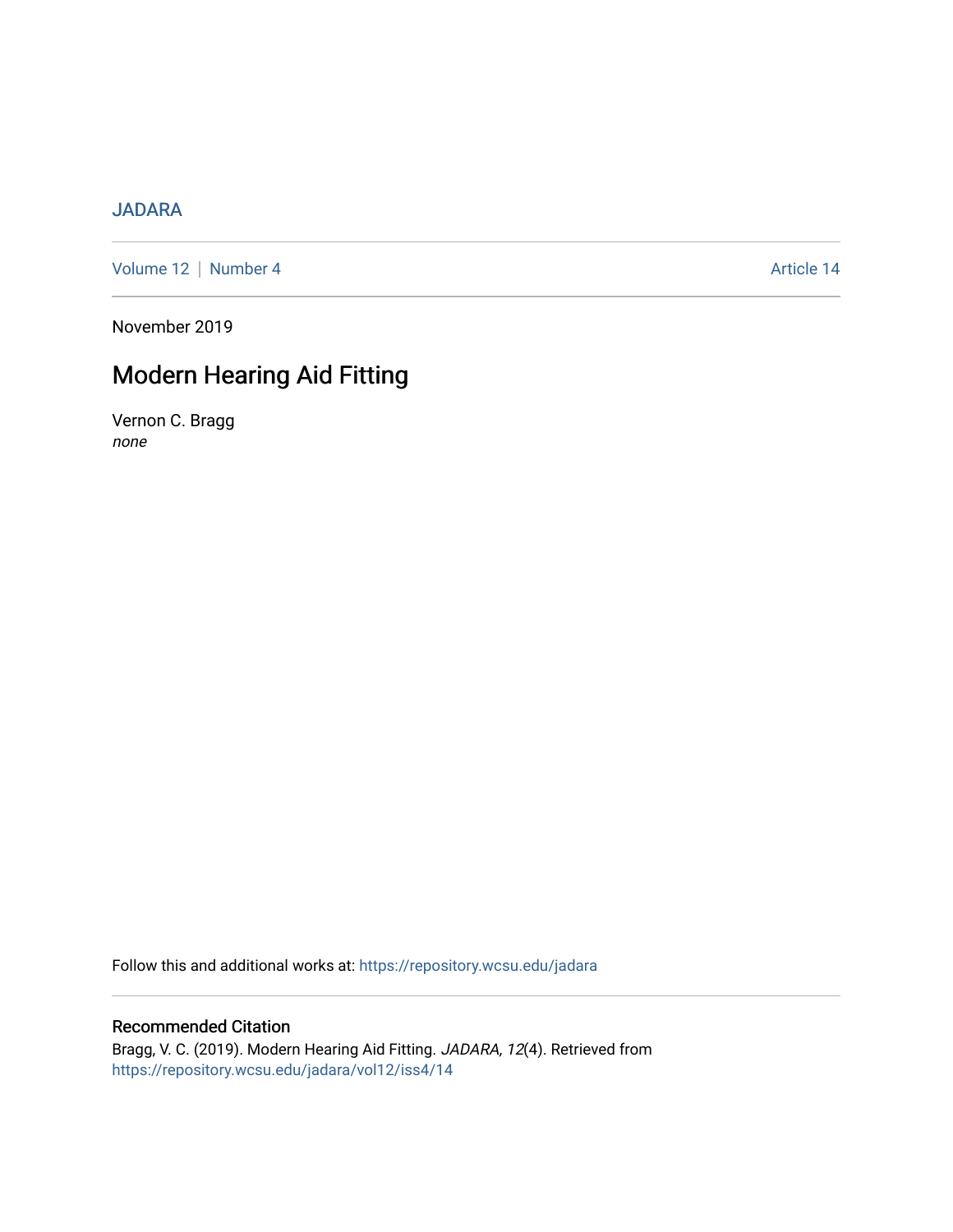Vernon C. Bragg, Ph.D.

First let me thank you for the opportunity of coming to talk to you about hearing aids and audiology. Your job as rehabilitation counselors, working with the deaf and hard of hearing entails so much more than mine but in many cases the fitting of the hearing aid, the measuring of the hearing loss and the counsel ing which I do regarding the use of amplifica tion and language is critical to your job. Indeed it often may result in your failing to accomplish your job as well as it should be accomplished. It has been my experience dur ing the last thirty years that by and large rehabilitation of the deaf and hard of hearing precedes rather well often in spite of very poor hearing aid fitting and audiological counseling. Although my field of audiology has made great strides in diagnostic test procedures in many other areas. Audiological information general ly has not been applied to the hearing aid field. In fact, the audiologist has in the past tended to draw away from hearing aids and to leave them more to the commercial interests. This situa tion has been changing very rapidly in the past few years and more and more audiologists are coming into the field of hearing aids, more and more research has been done on hearing aids, and more and more is being learned about the fitting and utilization of the newer develop ments in the hearing aid field. My own work for the past few years has been primarily in the area of developing newer and we hope better methods for fitting the hearing aids. It should go without saying that the more I know about your clients, the more you know about the modern hearing aid, and the modern fitting procedures, the better we can work together to improve the loss of that client. Therefore dur ing the time allotted, I will try to give you a pic ture of some of the newer developments in hearing aids and in the fitting procedures.

The three most important developments in recent years which contribute to better hearing aid fitting may be broken down as first; the newer and versatile hearing aids which offer fitting possibilities that we never dreamed of thirty years ago. We will talk more about this and impedance audiometry which you may not have heard about, specifically the discovery that stapedial ) reflex is intimately associated with the beginning of loudness discomfort and thirdly; reasonably priced hearing aid analy zers with which we can check and adjust the parameters we want in order to match the hearing aid to the patient and finally, we are developing methods for applying our knowl edge of hearing function and our newly developed equipment in the proper selection of the hearing aid for the particular patient.

First, let's look at human hearing as it relates to normal speech. The first slides show sound pressure level for intensity of sound as measured against frequency of sound, fre quency going across and increasing sound pressure level starting at the bottom at the zero and going to 140 decibels. Sound is measured in sound pressure level and the engineer depicts it with a graph like this. The curved line going across the bottom is the normal human thresh old of hearing for each of the several fre-

### Vol. 12 No. 4 April 1979 27

1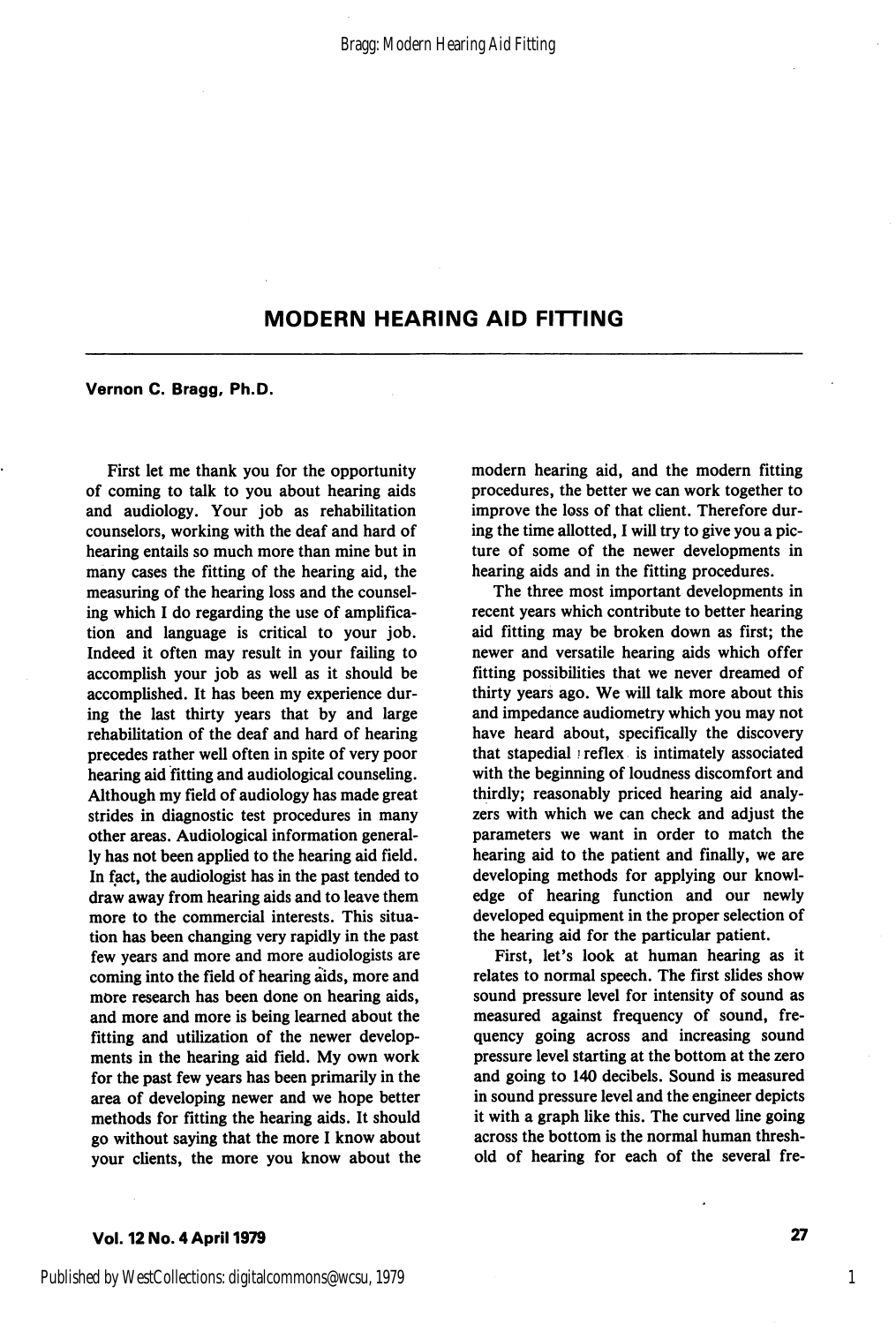quencies shown. Starting at the left side, we show 250 cycles going on over to 4000 cycles, the higher tone. The lower tones around 500 to 1000 cycles are most important for hearing and understanding of vowel sounds. From 1000 up ward, mostly 1000 to 2000 cycles; these are your consonant sounds. The vowel sounds in the English language carry primarily the melody and the sensation of loudness while the consonant sounds carry approximately 95% of the meaning of speech; so the consonant sound is extremely important for understanding speech. The line which you see at approximate ly 95 decibels depicts what we call the loudness discomfort level for the normal ear. These data have been developed through measuring the reflex , contraction of the tiny muscle which is connected to the third of the little middle ear bones, the stapes or stirrup bones. This small muscle contracts automatically whenever a loud sound reaches the ear, apparently, in order to tighten up this system and protect the inner ear from damage. The level at which this con traction occurs, is measured by the impedance meter which we find in all audiological clinics and laboratories. In fact, the measurement is a part of almost all audiological evaluations. We call this the loudness discomfort level because McCandless and his research group at the University of Utah Medical Center have shown that the stapedial research threshold is very, very close to the beginning of discomfort in both the normal ear and the ear with a sensorineural type of hearing loss. A dotted line cross ing the graph at about 60 decibels is marked speech. This shows the intensity levels of the various frequency ranges within normal speech. That is, if I am talking to you now at a normal level, the lower frequencies, the vowel sounds will be reaching you at approximately 60 to 62 decibels while a higher frequency will drop down 15 to 20 decibels lower than that; the consonant sounds not being as strong as the vowels. There should be one further line on the graph up at approximately 135 decibels right up close to the top. This level may be described as the danger level. At approximate ly 135 decibels, sound pressure level, we reach a point where the pressure is so intense that it may cause physical damage to the ear. Even

an extremely brief exposure as low as 90 decibels may cause hearing loss after years of exposure but at 135 decibels there is danger of immediate damage. These levels are reflected in the Occupational Safety and Hazards Act which limits a worker's allowable noise exposure to 8 hours a day at 90 decibels and will not allow for any exposure at all at 135 decibels unless the worker is wearing earplugs or earmuffs. Therefore under no circumstances should a hearing aid deliver more than 135 decibels sound pressure level to an ear for fear of sustaining organic damage. It is an unfor tunate fact of life that the threshold of hearing may shift upward to any degree without con comitant shift in the loudness discomfort level for the danger level for noise exposure. In fact, it is quite common to see a patient who has sus tained a very severe hearing loss but who becomes uncomfortable even at lower voice levels than the normal ear. This of course, results in a very narrow range of loudness over which he can receive comfortable listening. It has been estimated that 80 to 95% of the hearing aids which have been bought and then relegated to a dresser drawer, not used, have been rejected because they allowed the sound to become uncomfortably loud. It's most distressing to try to listen and understand speech when each vowel sound is pronounced too loudly and every time a door is slammed, one jumps, and everytime a plate is put on a table, it causes a clashing sound. We also have some indication that when we reach this level of discomfort, sounds become distorted so it's impossible or extremely difficult to understand speech when the louder portions of speech are reaching an uncomfortable level which cause the stapedial reflex to come into action.

All of these things must be considered in fit ting a hearing aid and measures must be care fully made to assure that we give the best possible reproduction of sound through our mechanical devices that we can. With this knowledge, we can set certain limits on our hearing aid. First, we know that since normal speech is the signal that we most desire to hear, we want the hearing aid to raise this signal to somewhere within the usable range; that is somewhere between the patient's threshold of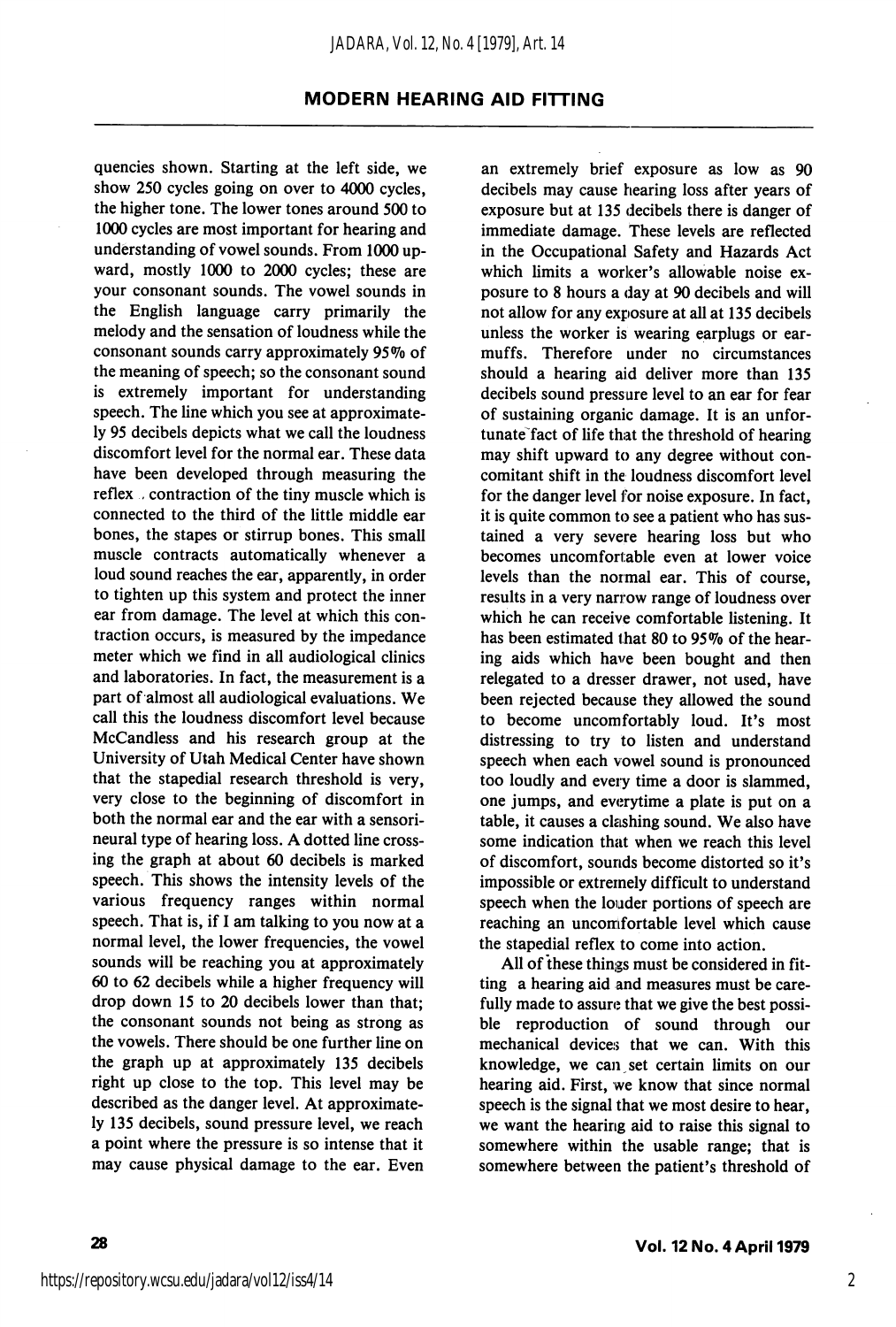hearing and his threshold of discomfort or loudness discomfort level as we have measured it. We feel intuitively and with some assurance from looking at the normal relationships be tween thresholds, normal speech and loudness discomfort level, that the patient with a hear ing loss should also hear normal at approxi mately halfway between his threshold of hear ing and his threshold of discomfort. This gives us a goal to aim for in a decision as to how much gain or amplification the hearing aid should give us. Of course, we have discussed the various frequencies involved in listening to speech, then we will have come as close as possible to reaching the ideal hearing aid fit ting as we see it today.

Now let me talk for a while about my own procedure for fitting hearing aids which I have developed over a number of years. This in volves an instrument which I call the Bragg SPL Converter and which you saw a part of on slide #2. Unfortunately, the audiometer with which we measure hearing, is not cali brated in terms of normal hearing to hearing level, while the hearing aid is calibrated in sound pressure level. It's therefore necessary in order to envision and measure the require ments of amplification that we convert one set of findings so that they correspond to the other. So we have developed a simple conver ter which does this job. Let us go back to the slide which shows the normal threshold of dis comfort for hearing as it relates to normal speech and a normal threshold of discomfort or loudness discomfort level. This as I said is part of the SPL Converter. And we point out again that the normal relationship is with average speech falling somewhere near halfway between the threshold of hearing and the threshold of discomfort or loudness discom fort level. Now let us look at the next slide which shows audiometric data with the audiogram lines bent in order that we may superimpose them over the pressure data chart which we just showed in such a way that it will convert the recorded data into sound pressure level, that is, we have only to record the pa tient's threshold and his stapedial reflect thresholds and swing the data over to the other graph where we can read them in sound pres sure level and see them in relations to normal speech, normal threshold, and normal stape dial reflexes. Once we have done this, we have a picture then of the patient's hearing in rela tions to normal hearing and we can measure at each frequency to determine how many deci bels of amplification are required to bring that portion of speech up to the desired listening level or to one half the distance between the patient's threshold of hearing and his threshold of stapedial reflex. At the same time, we have recorded his stapedial reflex in sound pressure level and we are able to adjust or select a hearing aid which will not exceed that level under any circumstances. It is at this point that the modern hearing aid analyzer becomes important. The hearing aid analyzer is an instrument which can now be afforded by any audiology clinic and which measures the parameters of performance for a hearing aid. The hearing aid is simply inserted into the hearing aid test box and adjusted for the desired performance. The test box allows the various test zones to be presented at whatever level is desired and it reads out the number of decibels of output of the hearing aid. Thus we can adjust the hearing aid so that it gives us the desired gain at each of the test frequencies and at the same time we can adjust the limit on it so that it does not exceed the patient's loudness discomfort level. The converter also provides a graphic representation of the relationships among speech and the hearing factors and help in explaining to the patient or the family about the need for amplification and the limitations of a hearing aid in the patient's particular case. One further advantage we have found in using the SPL Converter, is in checking the efficien cy of the hearing aid and the correctness of its fitting. Since the converter gives us the desired amplification at each frequency, it is a simple matter to subtract that much amplification from the patient's hearing loss at that frequen cy to determine what his aided threshold should be for each test tone. We then place the patient in front of the loudspeaker with his hearing aid on and carry out an aided sound field test for the various test frequencies. In this way we can determine if the hearing aid is performing in the ear as it was expected to do.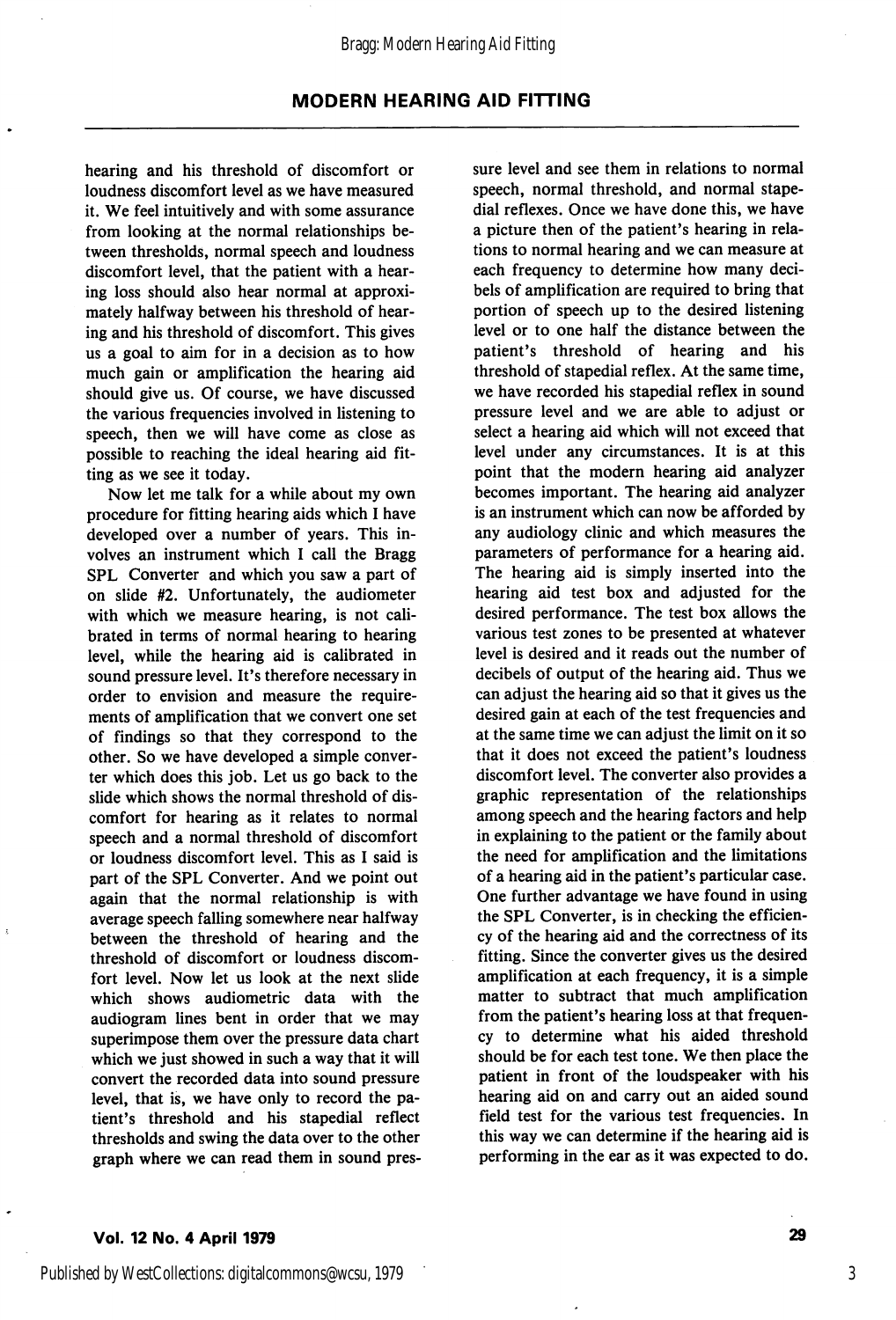For example, if we have determined that the client requires 28 decibels of amplification at 2000 cycles in order to bring 2000 cycles to the effects of allowing the amplification to go beyond the loudness discomfort level of the patient and this rule establishes the maximum power or saturation sound pressure level as it is called in our hearing aids. One third parameter which describes the desired hearing aid is fre quency response which may be established if we establish the required amplification at the various frequencies. So we may say that the hearing aid which should give the patient the best possible hearing for normal speech is the one which will first, never become distressingly loud regardless of the input signal. Secondly, one which will amplify each of the frequency ranges in speech to a level somewhere approx imately halfway between the patient's threshold of hearing and his threshold of discomfort. Of course, other factors such as distortion, comfort of wearing, ease of con trolling, price, and cosmetics, should also be considered.

Now let's look at some of the modern hear ing aids and see what the engineer gives us to work with. The first slide shows the specifica tions for the Norelco type HP 8146 hearing aid. This is a body type aid; that is the patient wears the amplifier and microphone in his pocket or in a strap on his chest and the wire comes up to the ear with a receiver or loud speaker fitting in the ear. Notice that the max imum power output of this hearing aid can be brought up to as much as 140 decibels. For 11 decibels greater than that which we decided was dangerous to the hearing mechanisms, maximum amplification is 92 decibels. Now let's look at the next slide which shows a very powerful behind-the-ear hearing aid and we see that maximum power output in this aid is 137 decibels with gain or maximum amplification up to 67 decibels. From this we can see that even using the behind-the-ear aid; and this is not the most powerful one on the market, we can reach levels which we don't need to reach, that is levels which are dangerous to the struc ture of the hearing mechanism and may result in additional damage to the inner ear. Therefore we are in no need of greater power

than we have at the present time even in the behind-the-ear hearing aid. I may add paren thetically here, that I personally seldom fit the body aid because the behind-the-ear aid is so much smaller and still has as much or more power than I need. I do use the body aid for very small children and for the elder people who may have difficulty with holding and handling the controls of the behind-the-ear hearing aid. But it is my opinion that the behind-the-ear can provide the acoustical responses which we need in almost all cases. The greatest exception is in that case where a blockage or conductive loss impedes passage of sound through to the inner ear and we must overcome that before we can get sound pres sure into the inner ear. The most important aspect of these powerful hearing aids, however, is that they are provided with controllable maximum power so that we are able to utilize as much power as we like but through a screw driver adjustment, we can limit what is avail able to the patient which brings us to the next and perhaps the most important modern development in hearing aids which is the power limiter or the compression circuit or the auto matic gain control. All of these give us various degrees of control over the relationship be tween the amplification and the maximum power output.

Let me explain briefly how compression works. Consider the patient, if you will, who has a hearing loss of 75 decibels and a comfor table listening level of approximately 80 decibels but whose loudness discomfort level is 90 decibels, this patient has a very narrow range of comfortable listening as far as loudness is concerned. At 80 decibels things are comfortable and clear, at 90 decibels they become uncomfortable and distorted. Now when we consider that certain vowel sounds in the English language are as much as 28 decibels louder than consonant sounds, the patient has a great difficulty in listening to amplified speech. That is, if we amplify the consonants enough so that he can hear them at approxi mately 80 decibels or comfortably loud, then the vowel sounds may go as loud as 108 deci bels which greatly exceeds this patient's level of discomfort. Therefore he gets not only uncom-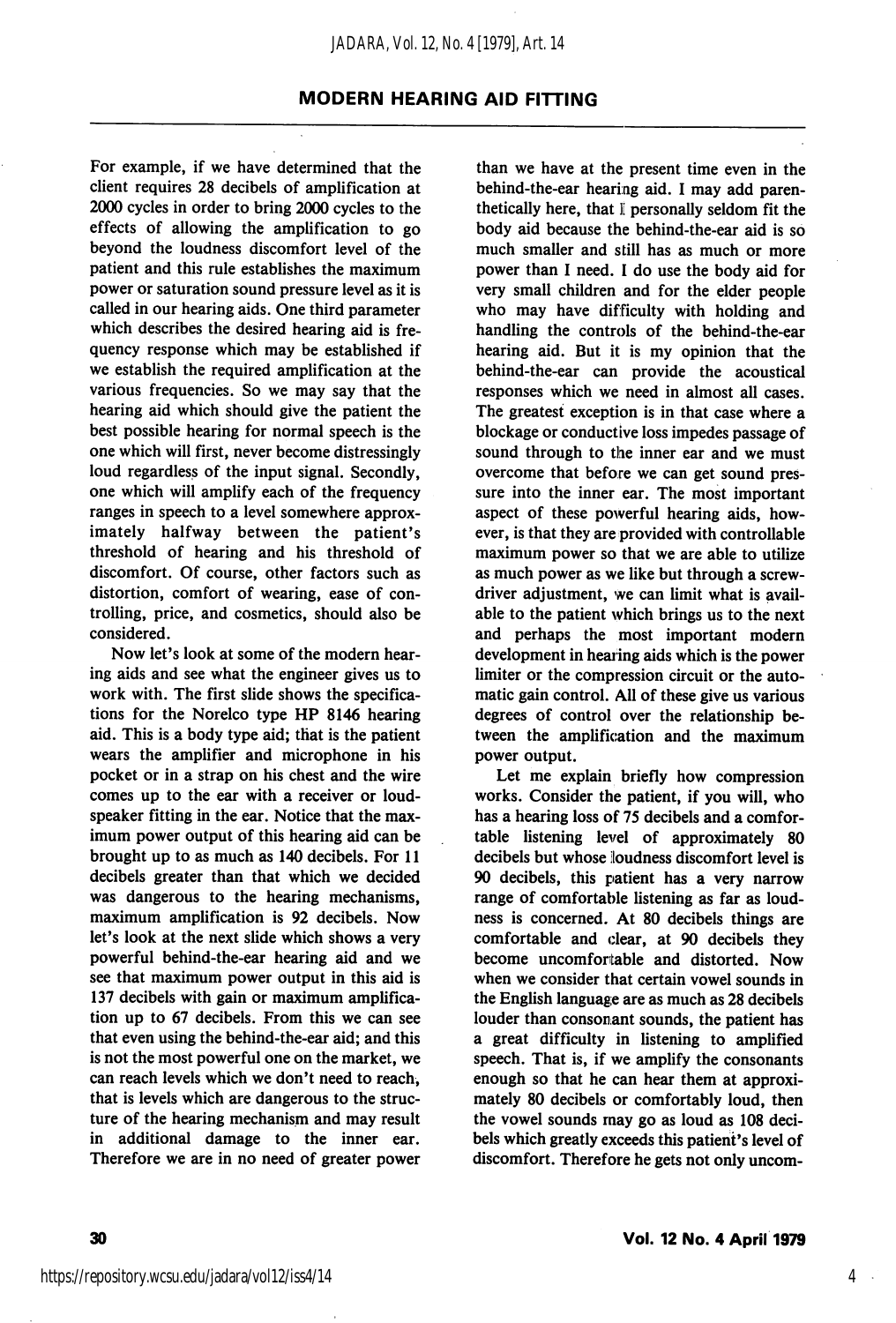fortable listening but the vowel sounds may be so loud even as to drown out the consonant sounds so that he hears but doesn't unders tand. We have all heard of old grandpa who says, "Speak up young man," and when some one talks a little louder he says, "Young man you don't have to yell at me, I can hear fine." By using the proper compression circuit, we are now able to compress that varying sound into grandpa's comfortable listening level. For example, we can give him a hearing aid which will allow him to set the comfortable level with his volume control, then when any louder sound comes into the microphone, the instru ment automatically turns itself down as long as that sound is on in order to keep it within whatever comfortable range we have set. This action takes place within thousands of seconds so that the instrument can literally turn itself down for the louder vowel sounds and back up immediately in time to catch the very weak consonant sounds, thus reversing grandpa's distorted loudness function and returning sounds to their more normal loudness relation ships such as you and I hear.

The next slide depicts how we can take ad vantage of sophisticated hearing aid circuits, that of the Norelco HP 8274 which has a variable compression. Note, on the vertical scale they show various limiter settings from 1 to 5 and across CF settings from 7 down to 2, the CF is the compression factor. That means roughly that once we set a particular level, any sound louder than that is automatically shut down by a ratio of 7 to 1. So that if grandpa sets his hearing aid for comfortable listening then any shout or loud sound which impinges on the microphone instead of being amplified to the same degree as normal speech, will be amplified perhaps only 1/7 as much. You can see that with this information we can adjust the hearing aid for any degree of loudness distortion and lowered loudness discomfort level. For example, take the very center graph which is a limiter setting of 3 and the CF or compression factor setting of 4. This means that the limiter is set with one screwdriver ad justment to 118 decibels if that is the maximum comfortable loudness which the patient can stand or the threshold of the stapedial reflex.

If we have determined that he should be listen ing to normal speech which is 60 decibels at 110 decible level then this setting amplifies 60 decibels to 110 decibels or by a factor of 50 decibels and the maximum input of 90 decibels is only amplified to 118 or by 28 decibels. These controls allow the audiologist to pre scribe a hearing aid which will help the patient who only a few years ago we would simply not have been able to give usable comfortable hearing. Even more sophisticated circuitry on other hearing aids allows the patient to set his own level of maximum power at the same time adjusting the comfort level to suit the par ticular situation in which he finds himself, whether it be the quiet of a doctor's office or the noise of a baseball game or discotheque. Another extremely helpful improvement has been the development of the high frequency emphasis hearing aid. Many many patients as a result of high fevers or certain drugs, such as streptomycin or noise exposure, lose hearing in the critical high frequency areas while re taining normal hearing in the low frequencies. This means that they hear the vowel sounds normally but are unable to hear the consonant sounds and therefore are unable to understand speech. They often say, "I can hear you but I can't understand," especially when there is a noisy background which drowns out high fre quencies more. Until a few years ago and the development of the high frequency emphasis hearing aid, we could not help these patients because in order to amplify the high frequency consonant sounds enough for them to under stand speech, it was necessary that we amplify the low frequencies so that the vowel sounds were either too loud for them to bear or were so loud that they drowned out the much weaker but more important consonant sounds. Now it is possible literally to bring up the con sonant sounds without amplifying the low fre quency vowel sounds at all. This has been made possible through the develoment of specialized circuitry and also through the discovery that we can allow the low frequency sounds to escape without amplification by ven ting the earmold or by leaving the ear open and simply bringing the high frequency sounds in through a piece of tubing from the hearing aid.

5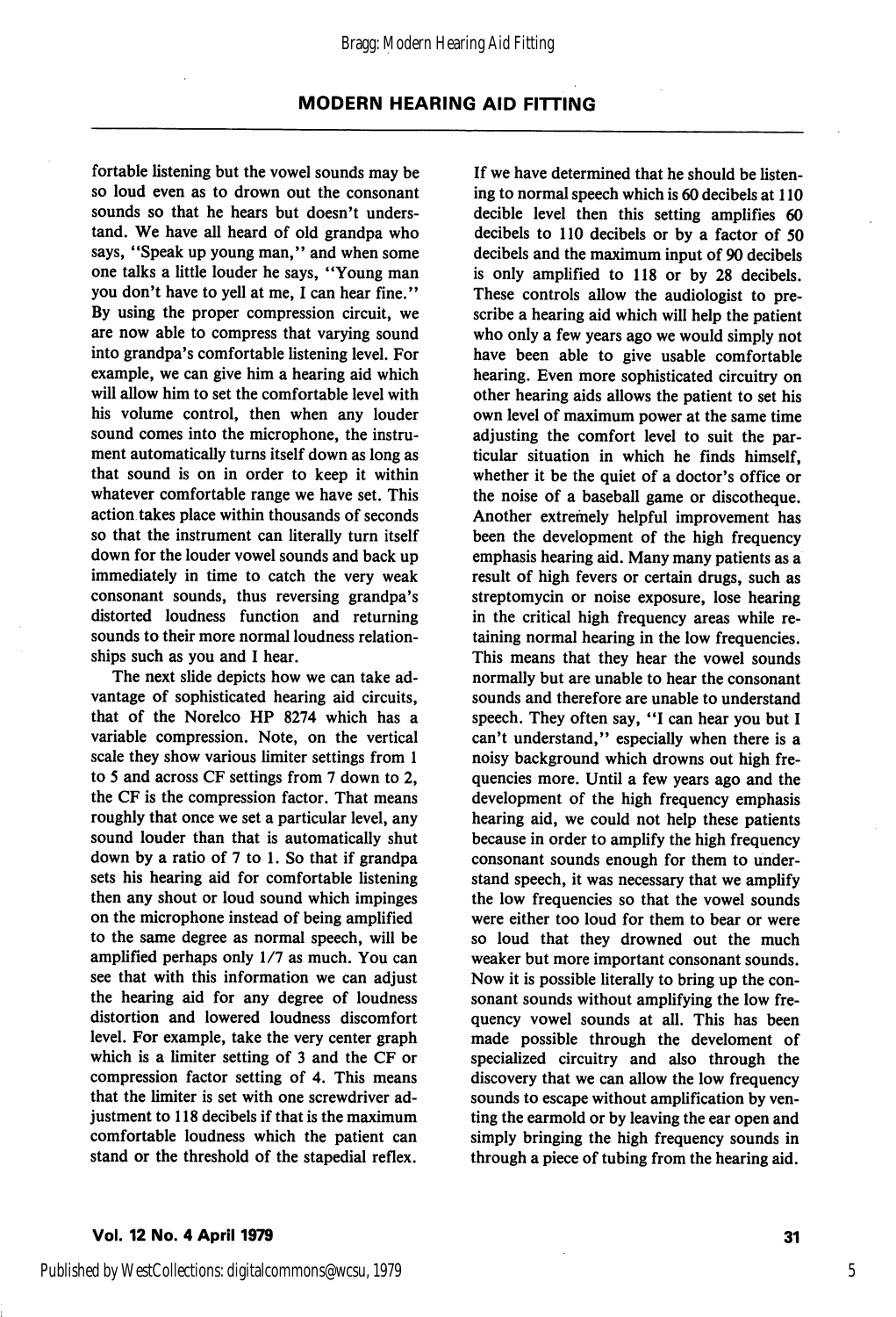The low frequencies being omnidirectional tends to disperse through the opening while the directional high frequency sounds are led directly to the eardrum and amplified. One last development which has been helpful is the directional microphone. The hearing aid with the directional microphone amplifies those sounds which originate in front of the wearer by as much as 30 decibels more than those originated behind. This tends to eliminate the problem which the hearing aid user often has of hearing other sounds more loudly than the voice which he is trying to listen. The overall reduction in background noise may only be on the order of 10 decibels but this is crucial in the case of a sensorineural hearing loss since we know that the hearing loss of this kind causes an extreme problem in listening in background noises. Although a great deal of research needs to be done, we are learning more and more about the advantages of two hearing aids over one and in what instances it is worthwhile to fit two ears.

Now let us talk some more about the selec tion of hearing aids and how they are selected. Most hearing aid dealers and audiologists in one way or another classify hearing aids as mild, moderate, strong, high powered and so forth. Based on the audiogram or the speech threshold then, they classify the patient as either having a mild hearing loss or moderate hearing loss, or severe or profound loss. In most cases the patient with a moderate hearing loss is fitted with a moderately powered hear ing aid, and the person with the severe hearing loss is tested only with the strong or high powered hearing aids. It has been unfortunate that the manufacturer of hearing aids, until recently, has been required to produce a hear ing aid with a fixed relationship between the amount of gain and the amount of maximum power available. For example, a strong hearing aid or one which we would ordinarily use with a severe hearing loss case, would be set with a maximum power of 125 to 130 decibels. This means that the patient with a severe hearing loss of say 70 decibels would be provided with a hearing aid having some 50 decibels of gain and a maximum power of at least 125 decibels. The gain or amplification would be adjustable by the patient through his volume control wheel but the  $125$  to  $130$  decibel maximum power is built into the hearing aid as we discussed before a majority of the patient with this type of hearing loss still cannot tolerate a sound pressure level of more than 90 to 100 decibels. With this hearing aid they would be exposed to as much as 30 or 40 decibels more sound pressure than they could tolerate. If someone shouted close to them, a door was slammed or a truck went by, these are the reasons for distorted hearing aids. The fitter also tries to adjust the frequency response to the user's hearing loss by giving him high fre quency hearing emphasis if his hearing loss is greater there and low frequency emphasis if he has sustained greater loss in the low tones. It may be stated unequivocally that there is no direct and necessary relationship between the threshold audiogram and the hearing aid specifications. The best amplification depends on the relationship between the incoming speech and the patient's own desired listening level which in turn depends most directly upon his level of discomfort. Simply stated, we must raise normal speech to a comfortable listening level for the patient without allowing even loud speech or extraneous loud noises to exceed the level of discomfort.

If we can reach these goals for all of the desired listening levels and we have learned that he has a 38 decibel hearing loss, then we would expect for him to have an aided thresh old of 10 decibels by testing him in the sound field and recording the aided threshold, we can determine whether the hearing aid is providing too much or too little amplification at that fre quency and that all the other frequencies we can then adjust the hearing aid or select a new one which performs better in that regard. The most satisfactory fitting will be accomplished with the hearing aid which most nearly achieves the desired listening level and at the same time which under no circumstances ex ceeds the loudness discomfort level for the patient.

And now I believe that my time is up. I would like to thank you for your attention. If there are further questions, I would be glad to talk after the sessions and I would like to point